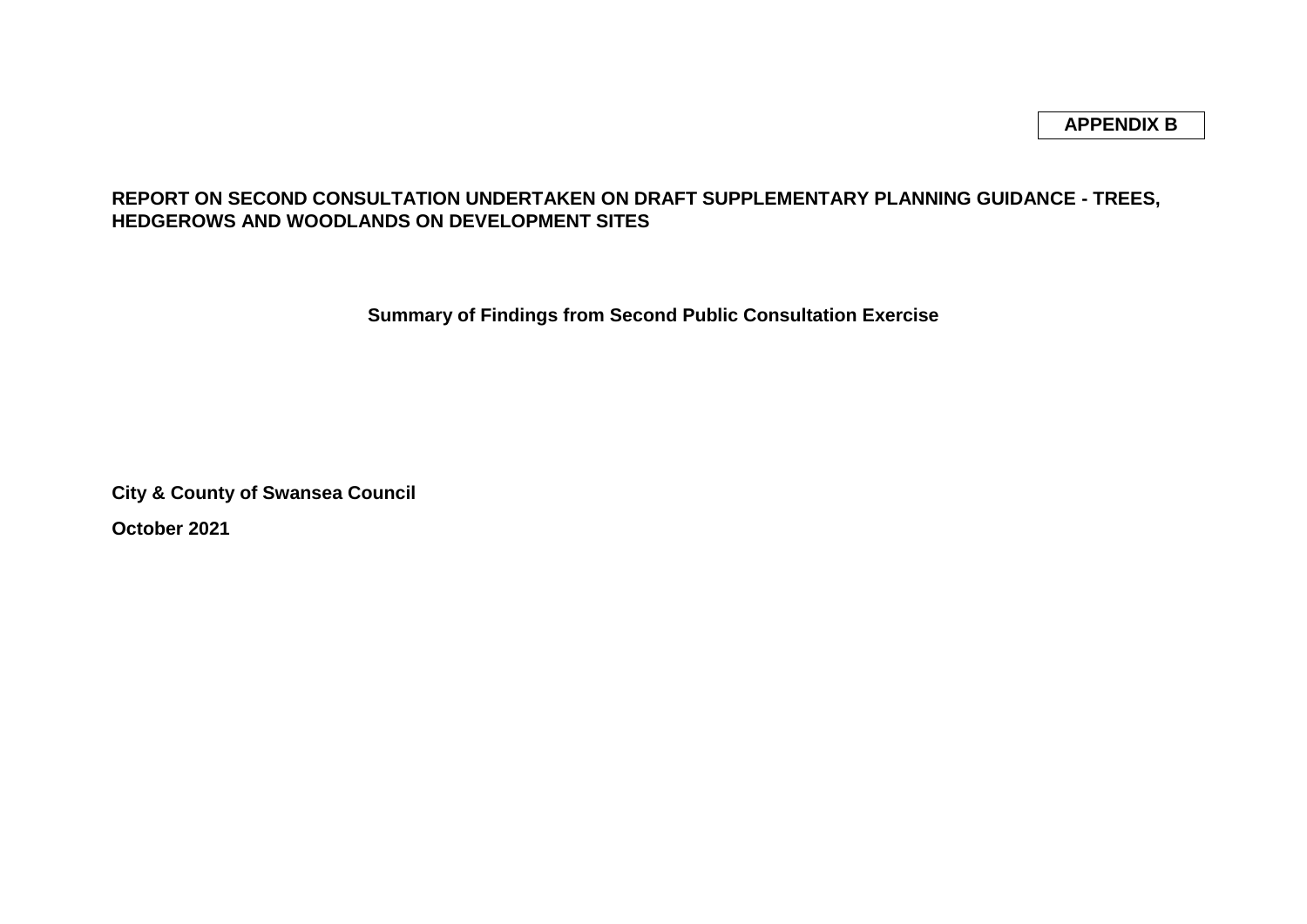## **REPORT ON SECOND CONSULTATION UNDERTAKEN ON DRAFT SPG – TREES, HEDGEROWS AND DEVELOPMENT, 2021**

#### **Summary of Findings from Second Public Consultation Exercise**

#### **Introduction**

- 1.1 In **July 2020**, the City & County of Swansea Council Planning Committee approved a draft version of the revised Trees and Development Supplementary Planning Guidance (SPG) for the purpose of public consultation.
- 1.2 An initial six week public consultation and engagement process was undertaken on the draft version of the SPG between **4 th September and 16th October 2020.**
- 1.3 In response to the comments received, and in order to ensure the document reflects the most up to date national planning guidance and policy (including Future Wales published in 2021), the SPG was subject to further amendments. Due to the nature and extent of the amendments, the document was presented for a further period of public consultation between **14th June and 5 TH September 2021.**
- 1.4 Face to face public engagement events were unable to occur due to constraints associated with Covid-19 restrictions. Nevertheless, the consultation involved a wide range of awareness raising and engagement activities, including:
	- Print media articles and social media notices before and during the consultation
	- A specific web page created for the SPG that described the consultation, provided a weblink to the document, and a link to the comment form.
	- Notification emails posted to a range of stakeholders, including Councillors
	- Remote briefings to stakeholder groups via Microsoft Teams presentations.
- 1.5 The consultation generated a range of responses from organisations and individuals, some of which were very detailed. These are set out below and includes responses received via email as well as the bespoke web survey.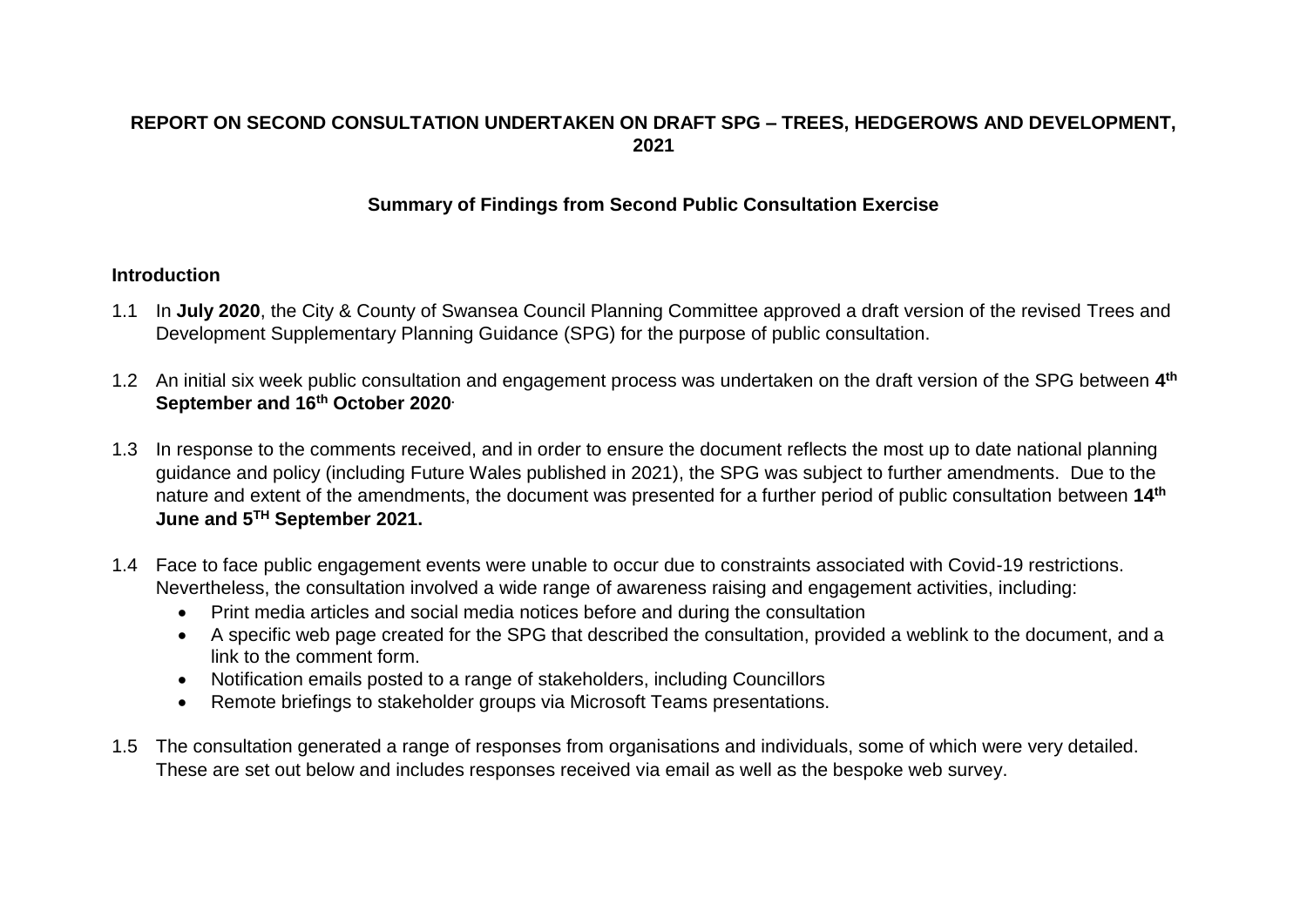### **As an agent (e.g. planning consultant, architect**)

St Modwen Homes

#### **On behalf of an organisation**

- Canal River Trust (nb- responded no comments to make on the SPG)
- GGAT
- NRW
- Swansea Tree Forum
- Woodland Trust
- 1.6 All of the comments received have been recorded and evaluated. All comments have been categorised into issues/themes in the schedule in Section 2 of this report, and the Council's response provided within a separate column adjacent to each. In addition, the schedule outlines the changes proposed by the Council to the SPG document as a result.
- 1.7 This consultation report should be read in conjunction with the Initial Consultation Report, dated May 2021.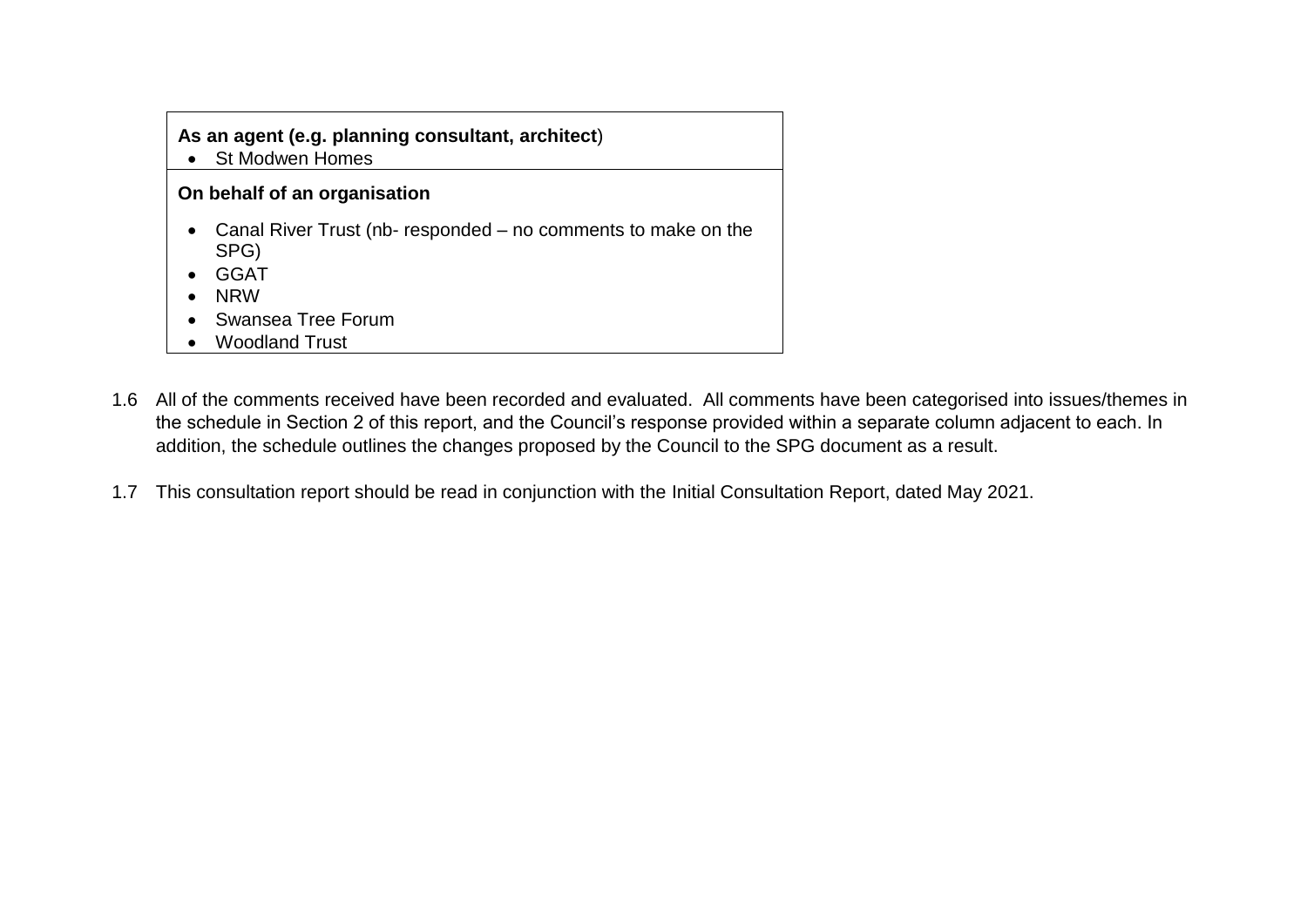### **2. Schedule of Summarised Comments and Responses**

2.1 The following schedule categorises the consultation comments raised into issues/themes, together with the Council's response and the changes that are being proposed by the Council to the SPG document as a result. Page numbers/paragraph numbers are in reference to the original consultation draft version of the document.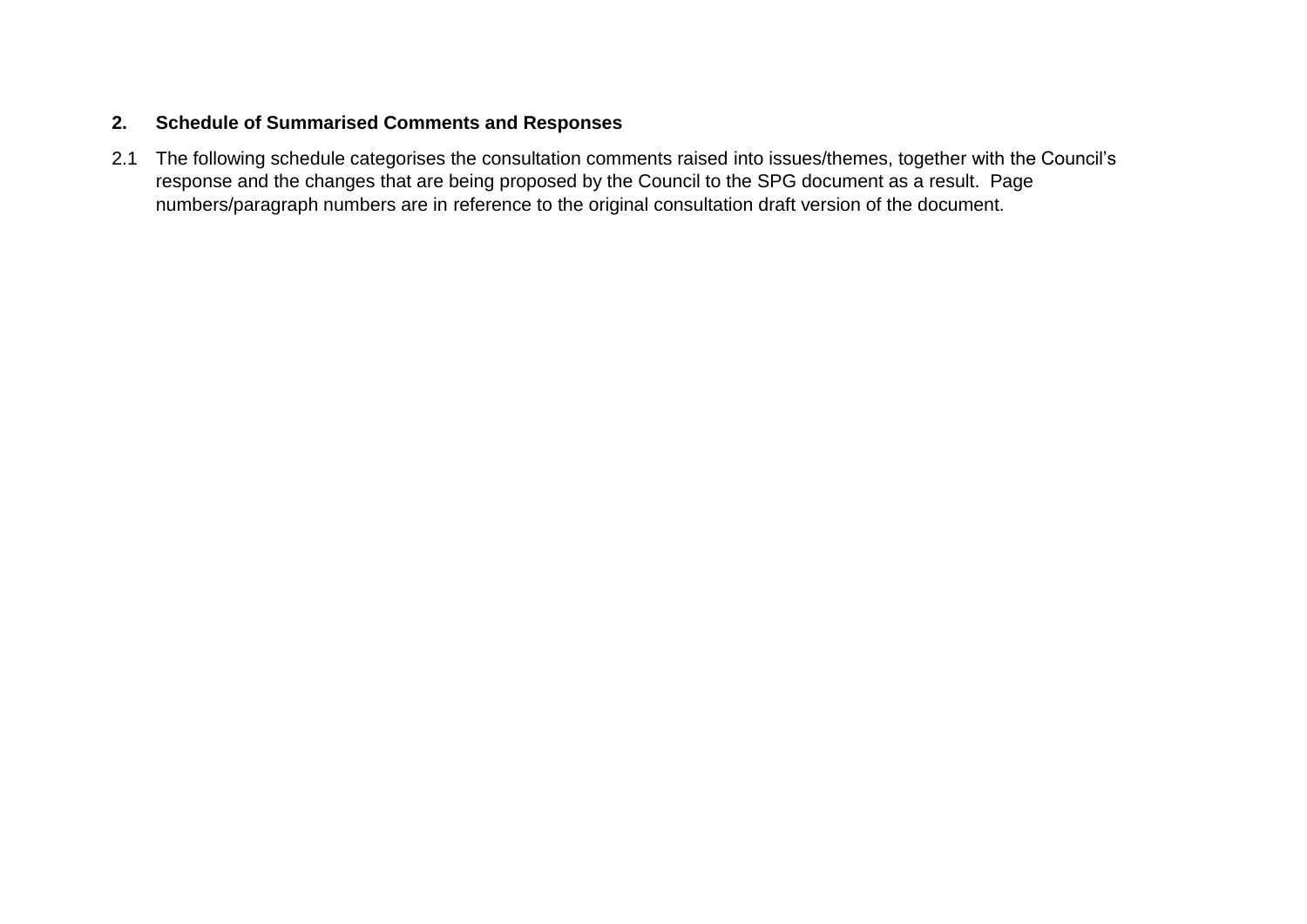# **Question 1**: **Accessibility**

Is the document easier to understand? Have technical terms, particularly relating to the categorisation of Trees in BS5837 2021 been sufficiently explained. (See section 4 and Appendix 2).

| <b>Summarised Issues</b>                                                                                                                                                                            | <b>Council's</b><br><b>Response</b>                                                                                                                                                                                                                                         | <b>Changes proposed</b><br>to SPG document |
|-----------------------------------------------------------------------------------------------------------------------------------------------------------------------------------------------------|-----------------------------------------------------------------------------------------------------------------------------------------------------------------------------------------------------------------------------------------------------------------------------|--------------------------------------------|
| Respondents agree that the legibility of<br>the document is improved, particularly the<br>ordering along lines of Stepwise, and<br>inclusion of Tables in Section 4 and<br>Appendix 2.              | Support noted                                                                                                                                                                                                                                                               | No further changes required.               |
| The following minor amendments<br>suggested to further improve clarity.                                                                                                                             |                                                                                                                                                                                                                                                                             | No further changes.                        |
| Include links to the 'I tree assessment',<br>and in a way that people can access their<br>own area. the Itree Assessment is<br>important, but too vague for people<br>making a planning application | Reference to I tree Assessment included<br>in revised draft in response to previous<br>comments. The Study was carried out at<br>a county wide level. Reference in the<br>SPG to the level of detail requested is not<br>therefore possible.                                |                                            |
| Include links to the Draft Swansea<br>Protected Tree Policy, which couldn't be<br>found with a search on the internet.                                                                              | The amended draft provided further<br>clarification of the scope of the Draft<br>Swansea Protected Tree Policy and its<br>relationship to the SPG (para 2.6).<br>However, links to the document cannot<br>yet be provided as the Tree Policy has<br>not yet been published. |                                            |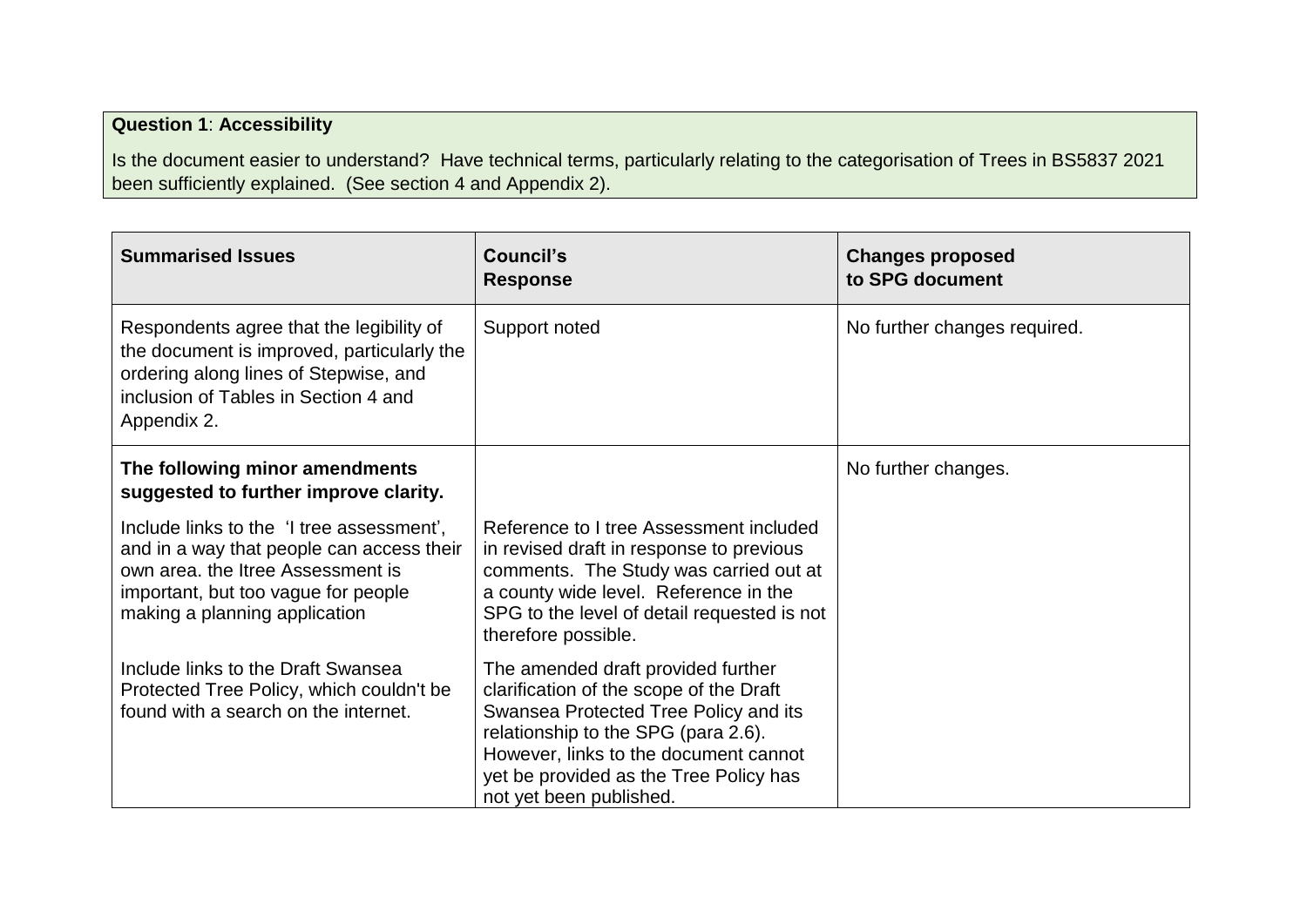# **Question 2: Legislation and Policy**:

Do amendments to the document make it sufficiently clear how the SPG relates to relevant LDP policies and national legislation, planning policy and planning guidance?

| <b>Summarised Issues</b>                                                                                                                                                                                                                                    | Council's<br><b>Response</b>                                                                                                                                                                | <b>Changes proposed</b><br>to SPG document |
|-------------------------------------------------------------------------------------------------------------------------------------------------------------------------------------------------------------------------------------------------------------|---------------------------------------------------------------------------------------------------------------------------------------------------------------------------------------------|--------------------------------------------|
| Respondents agree that the amendments<br>provide sufficiently clear references to<br>relevant LDP policy, legislation and<br>guidance.                                                                                                                      | Objectors who raised specific issues have<br>confirmed that the amendments address<br>their previous objections.                                                                            | No further changes.                        |
| Support for addition of helpful clarification<br>at Para 1.2 re highways and landscaping<br>schemes on publicly owned land falling<br>outside scope of SPG                                                                                                  |                                                                                                                                                                                             | No change                                  |
| Council Tree Policy needs to be produced<br>to address issues outside of SPG. The<br>Council now has an opportunity to take a<br>lead by using the Good Practice in this<br>Planning Guidance for its own<br>Development Proposals.                         | Council Tree Policy is work in progress.<br>Appropriate consultation and engagement<br>will be carried out to provide consultees<br>with an opportunity to comment on the<br>issues raised. | No change                                  |
| The Tree Policy needs to set out a<br>strategy which makes clear that healthy<br>trees will no longer be felled/engineering<br>solutions will be found to follow through<br>on a clear commitment to retaining<br>them/provide targets to boost the overall |                                                                                                                                                                                             |                                            |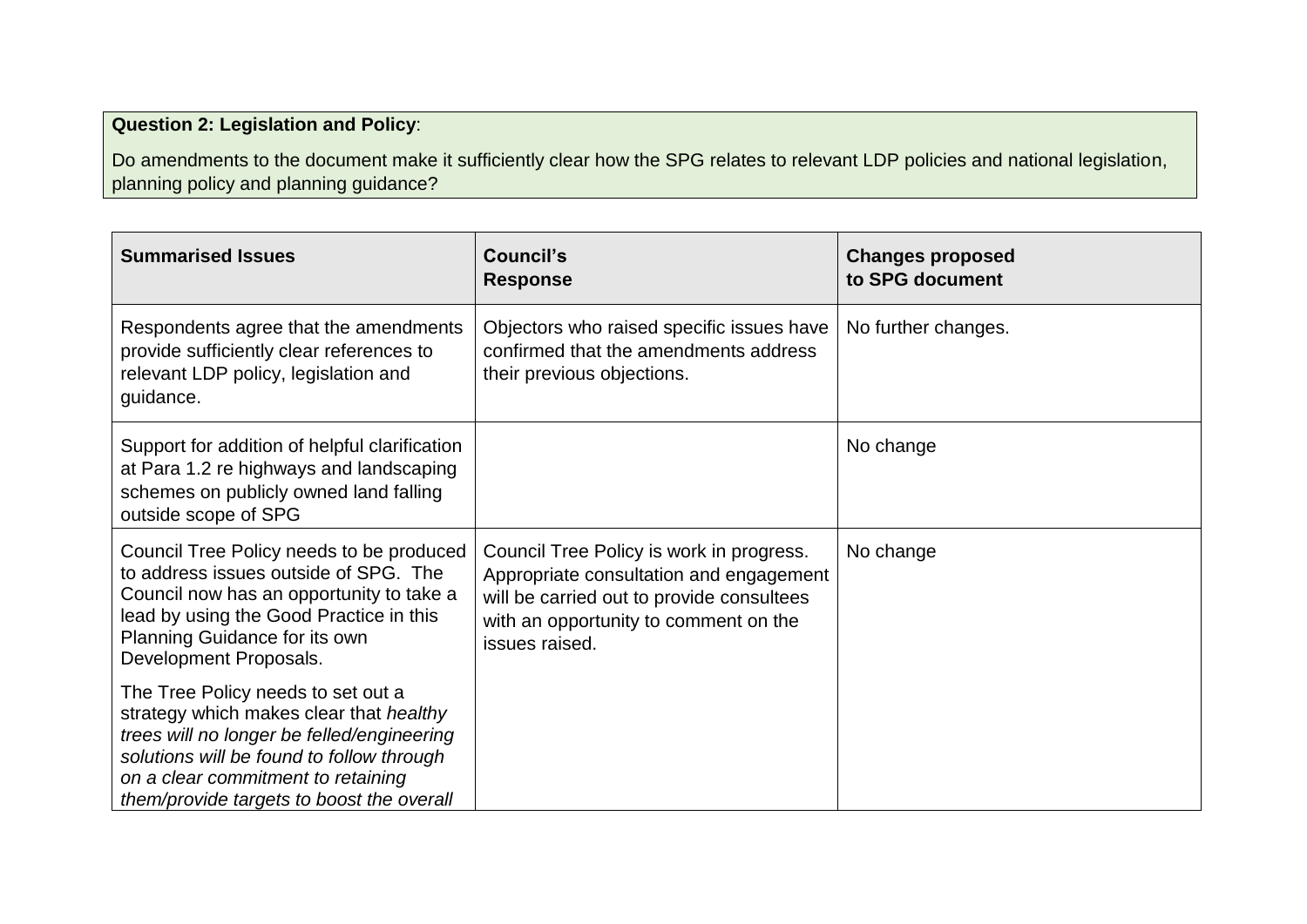| canopy cover, or to prioritise the planting<br>of large native species which support<br>wildlife. |  |
|---------------------------------------------------------------------------------------------------|--|
| Respondent proposes Sheffield                                                                     |  |
| Framework as appropriate means to                                                                 |  |
| ensure transparent process to decision                                                            |  |
| making relating to management of street                                                           |  |
| trees https://www.wildsheffield.com/wp-                                                           |  |
| content/uploads/2020/03/FINAL-                                                                    |  |
| <b>Sheffield-Street-Tree-</b>                                                                     |  |
| PartnershipWorking-Strategy-July-                                                                 |  |
| 2020.pdf for example Sheffield's                                                                  |  |
| Outcome 1 is that; Our street trees are                                                           |  |
| sustainably and carefully managed in                                                              |  |
| accordance with best practice                                                                     |  |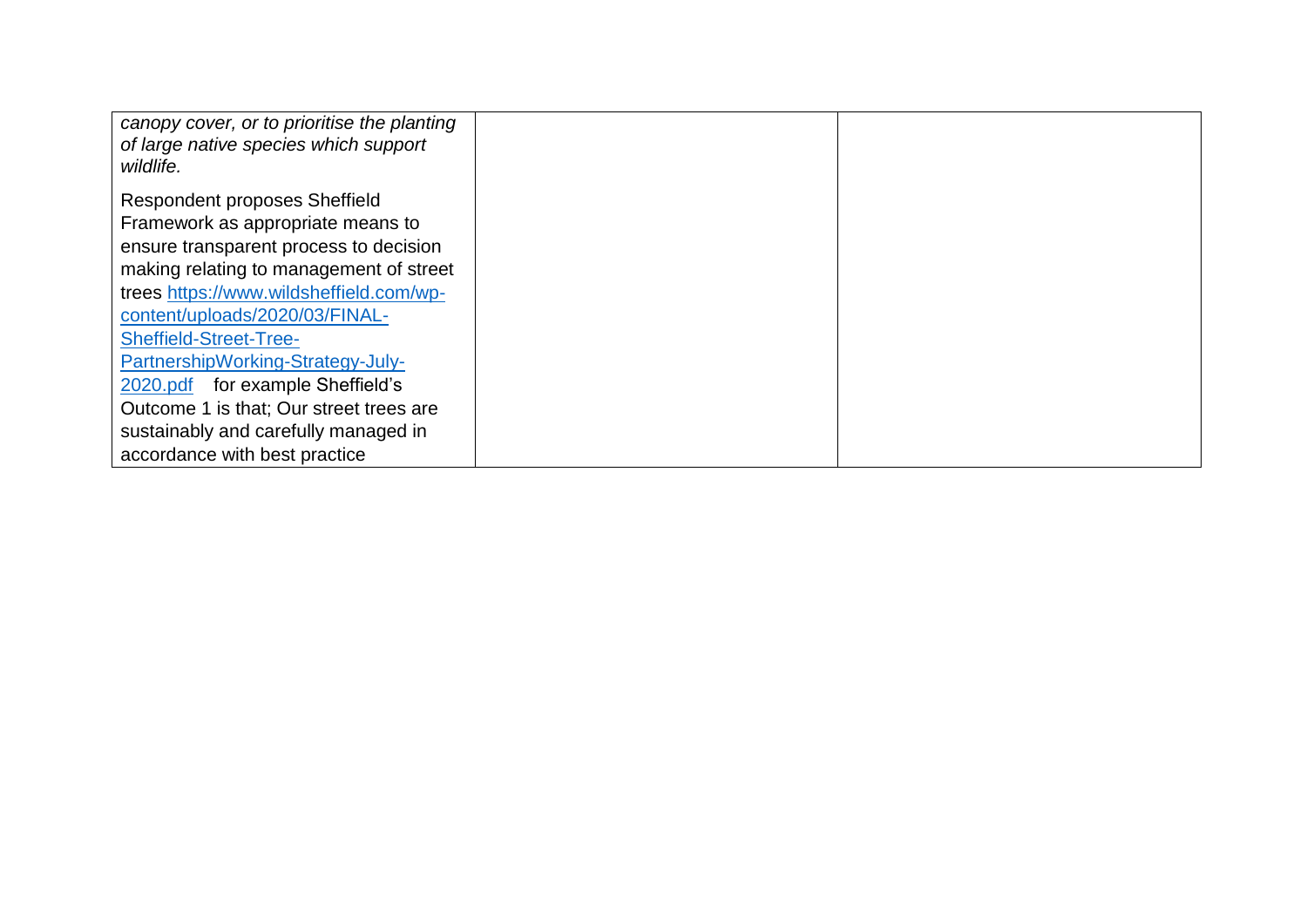# **Question 3: Tree Replacement Standard:**

Do you have any comments on the Council's proposed Tree Replacement Standard (TRS). (See new Appendix 1 and references in Sections 4 and 5).

| <b>Summarised Issues</b>                                                                                                                                                                                                    | Council's<br><b>Response</b>                                                                                                                                                                                                | <b>Changes proposed</b><br>to SPG document                                                                                                                         |
|-----------------------------------------------------------------------------------------------------------------------------------------------------------------------------------------------------------------------------|-----------------------------------------------------------------------------------------------------------------------------------------------------------------------------------------------------------------------------|--------------------------------------------------------------------------------------------------------------------------------------------------------------------|
| We welcome the adoption of the Tree<br>Replacement Standard. (Woodland<br>Trust)                                                                                                                                            | Support noted                                                                                                                                                                                                               | No change required                                                                                                                                                 |
| We welcome Appendix 1, Swansea Tree<br>Replacement Standard. (Swansea Tree<br>Forum)                                                                                                                                        | Support noted                                                                                                                                                                                                               | No change required                                                                                                                                                 |
| Appendix 1 should be cross referenced to<br>3.3.                                                                                                                                                                            | Cross reference to Appendix 1 is already<br>provided at para 3.5                                                                                                                                                            | No further changes proposed.                                                                                                                                       |
| Welcome principles of TRS set out at A2<br>of Appendix 1 – Tree Replacement<br>Standard which clarify TRS on an off<br>sites, and express Council priority to<br>retain trees and tree canopy cover.                        | Support noted                                                                                                                                                                                                               | No change required                                                                                                                                                 |
| Query TRS calculation re Tree in Hard<br>Standing (Figs A.2 and A.3, pg. 39). Why<br>does a £ reduction apply for 5+ trees?.<br>This surely is not the intention of the<br>Standard to incentivise the cutting of<br>trees. | Figures A.2 and A.3 refer to the cost of<br>replacing the number of trees specified as<br>a result of the calculations in Table A1.<br>Table A.1 provides the calculation to<br>convert the trees lost to development, into | Amend para A.7 and Figs A.2 and A.3 to<br>clarify how the calculation of financial<br>contributions is linked to calculation of the<br>number of trees in Fig A.1. |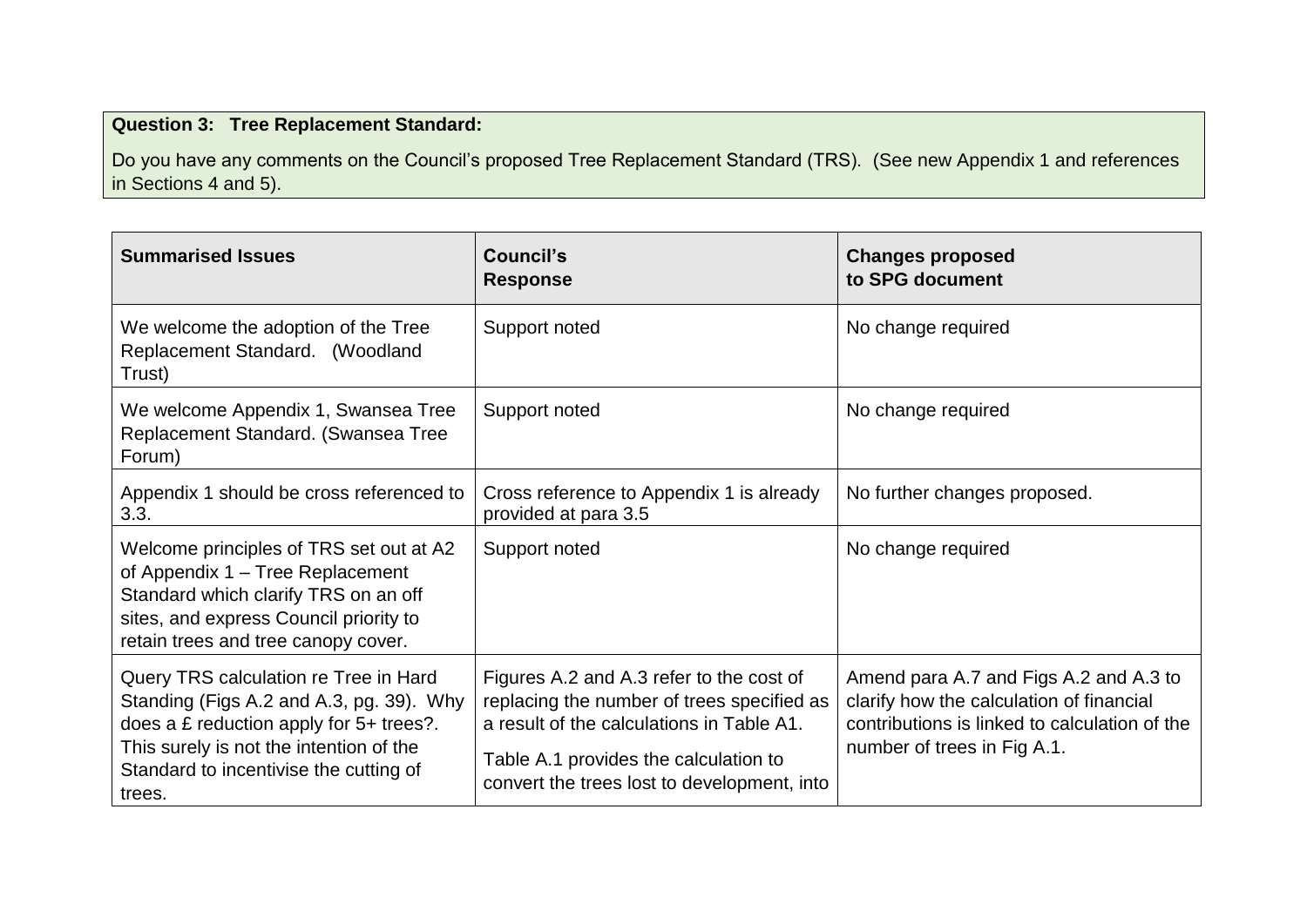|                                                                                                                                                   | the number of replacement trees<br>required. The presumption is that<br>replacement trees will be integrated into<br>the landscaping and placemaking of the<br>site design. Where, exceptionally, on-site<br>replacement planting cannot be delivered,<br>tables A.2 and A.3 then provide the<br>financial cost for the provision of the<br>specified number of trees off-site. These<br>tables are not therefore an incentive to<br>remove more trees.<br>The Council's recent contract costs show<br>that where 5+ trees are planted, a<br>reduction in costs occurs due to savings<br>related to scale of the project. I.e. plant<br>already on site, number of labourers<br>required etc. Text at A.9 is clear that this<br>the guidance is "only a starting point for<br>purposes of establishing viability".<br>Specific sums will be agreed on a site by<br>site basis. | A.7 The number of trees calculated as<br>required (as per Fig A.1) are<br>multiplied the rates of financial<br>contribution per tree as per Fig A.2<br>(re trees in open ground) and/or Fig<br>A.3 (re trees in hard standing). A<br>worked example is provided at Fig<br>A.4.<br>Amend Amount column in Fig A.2 and<br>A.3<br>For 1 replacement tree<br>For 5+ replacement tree. |
|---------------------------------------------------------------------------------------------------------------------------------------------------|--------------------------------------------------------------------------------------------------------------------------------------------------------------------------------------------------------------------------------------------------------------------------------------------------------------------------------------------------------------------------------------------------------------------------------------------------------------------------------------------------------------------------------------------------------------------------------------------------------------------------------------------------------------------------------------------------------------------------------------------------------------------------------------------------------------------------------------------------------------------------------|-----------------------------------------------------------------------------------------------------------------------------------------------------------------------------------------------------------------------------------------------------------------------------------------------------------------------------------------------------------------------------------|
| General Support from for the Tree<br>Replacement Standard which is in<br>keeping with Bristol City Council adopted<br>Standard. (St Modwen Homes) | Support noted                                                                                                                                                                                                                                                                                                                                                                                                                                                                                                                                                                                                                                                                                                                                                                                                                                                                  |                                                                                                                                                                                                                                                                                                                                                                                   |
| Minor amendment suggested to provide<br>caveat re diseased and/or dangerous<br>trees that have naturally reached the end                          | Dead or dying trees would be classified<br>as BS category C or U trees. The Tree<br>Replacement Standard (section A.4)                                                                                                                                                                                                                                                                                                                                                                                                                                                                                                                                                                                                                                                                                                                                                         | Amend section 5 and Appendix 1 to more<br>clearly express the scope and application                                                                                                                                                                                                                                                                                               |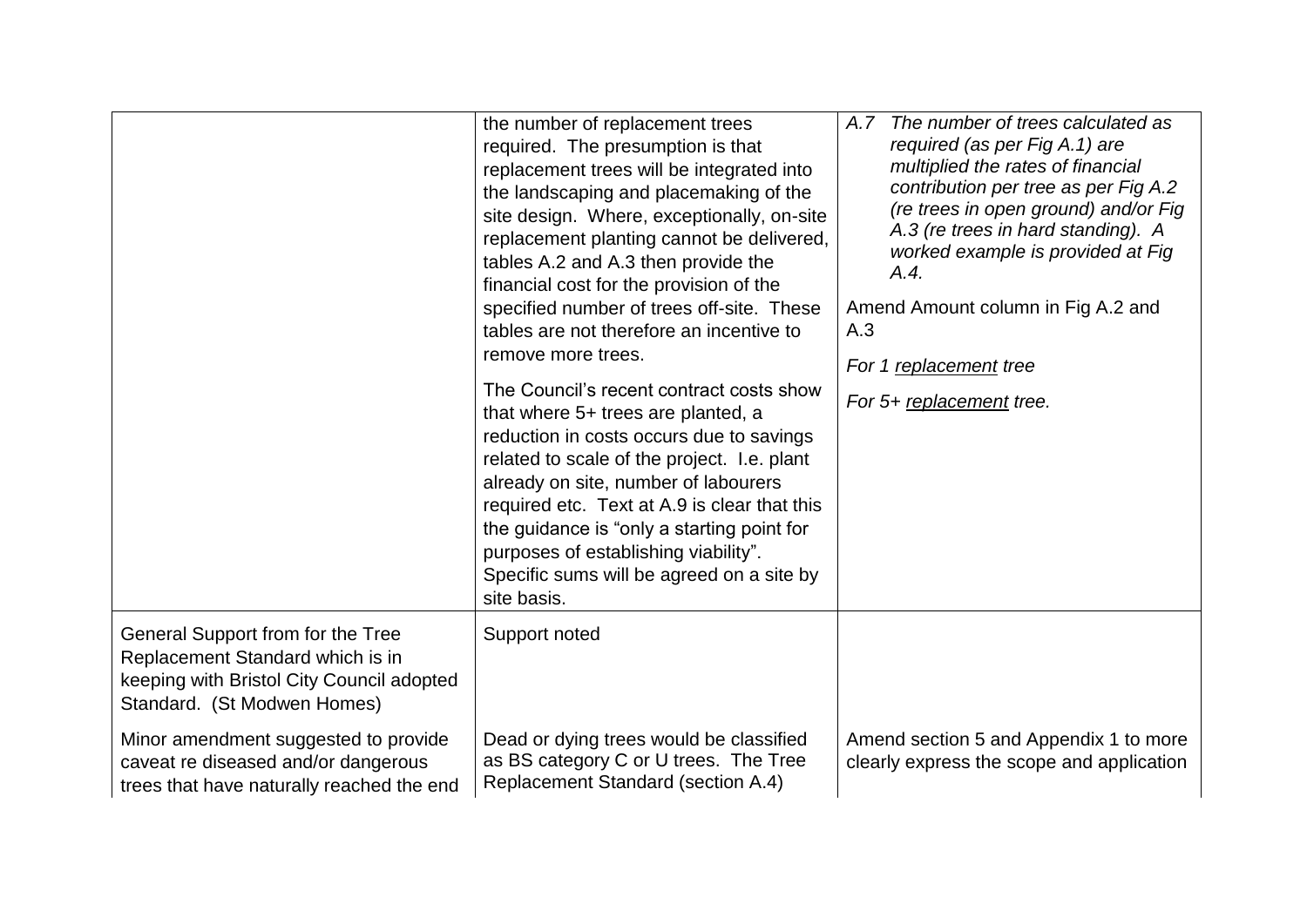| of their life as opposed to removing trees<br>to enable development.<br>For example, if a site has an area of<br>woodland that it is proposed to open up<br>and make accessible with paths and trim<br>trails, and so is going to need to be<br>managed, this will inevitably result in the<br>loss of some trees. However, that<br>shouldn't be classed as development<br>whereas the removal of trees to allow<br>houses to be built, for example, should be<br>classed as a development. | states that the obligation to provide<br>financial contributions to off-site<br>replacement tree planting will only be<br>triggered where trees qualify under<br>categories A and B of BS5837:2012<br>The draft SPG does seek to provide<br>some guidance on the application of the<br>TRS in the case of removal of woodland<br>to facilitate a planning consent, stating<br>that appropriate compensatory planting<br>will be based on significant trees<br>identified in the BS survey, subject to a<br>separate process of consideration of<br>mitigation of loss of biodiversity.<br>However, agree that a review of the<br>section would be beneficial to ensure that<br>this the scope and application of the TRS,<br>and particularly in relation to woodlands,<br>is expressed as clearly as possible. | of the TRS, particularly in relation to<br>woodland and category C and U trees. |
|---------------------------------------------------------------------------------------------------------------------------------------------------------------------------------------------------------------------------------------------------------------------------------------------------------------------------------------------------------------------------------------------------------------------------------------------------------------------------------------------|-----------------------------------------------------------------------------------------------------------------------------------------------------------------------------------------------------------------------------------------------------------------------------------------------------------------------------------------------------------------------------------------------------------------------------------------------------------------------------------------------------------------------------------------------------------------------------------------------------------------------------------------------------------------------------------------------------------------------------------------------------------------------------------------------------------------|---------------------------------------------------------------------------------|
| A timescale for paying the off-site<br>contributions would be useful, e.g. prior to<br>commencement of development, prior to<br>occupation etc.                                                                                                                                                                                                                                                                                                                                             | Agreement of timescales for payment of<br>financial contributions is addressed on a<br>case by case basis as part of s106<br>Agreement.                                                                                                                                                                                                                                                                                                                                                                                                                                                                                                                                                                                                                                                                         | No further change.                                                              |
| NRW stated that they had no further<br>comments to make in relation to this<br>question.                                                                                                                                                                                                                                                                                                                                                                                                    | <b>Noted</b>                                                                                                                                                                                                                                                                                                                                                                                                                                                                                                                                                                                                                                                                                                                                                                                                    | No further changes required.                                                    |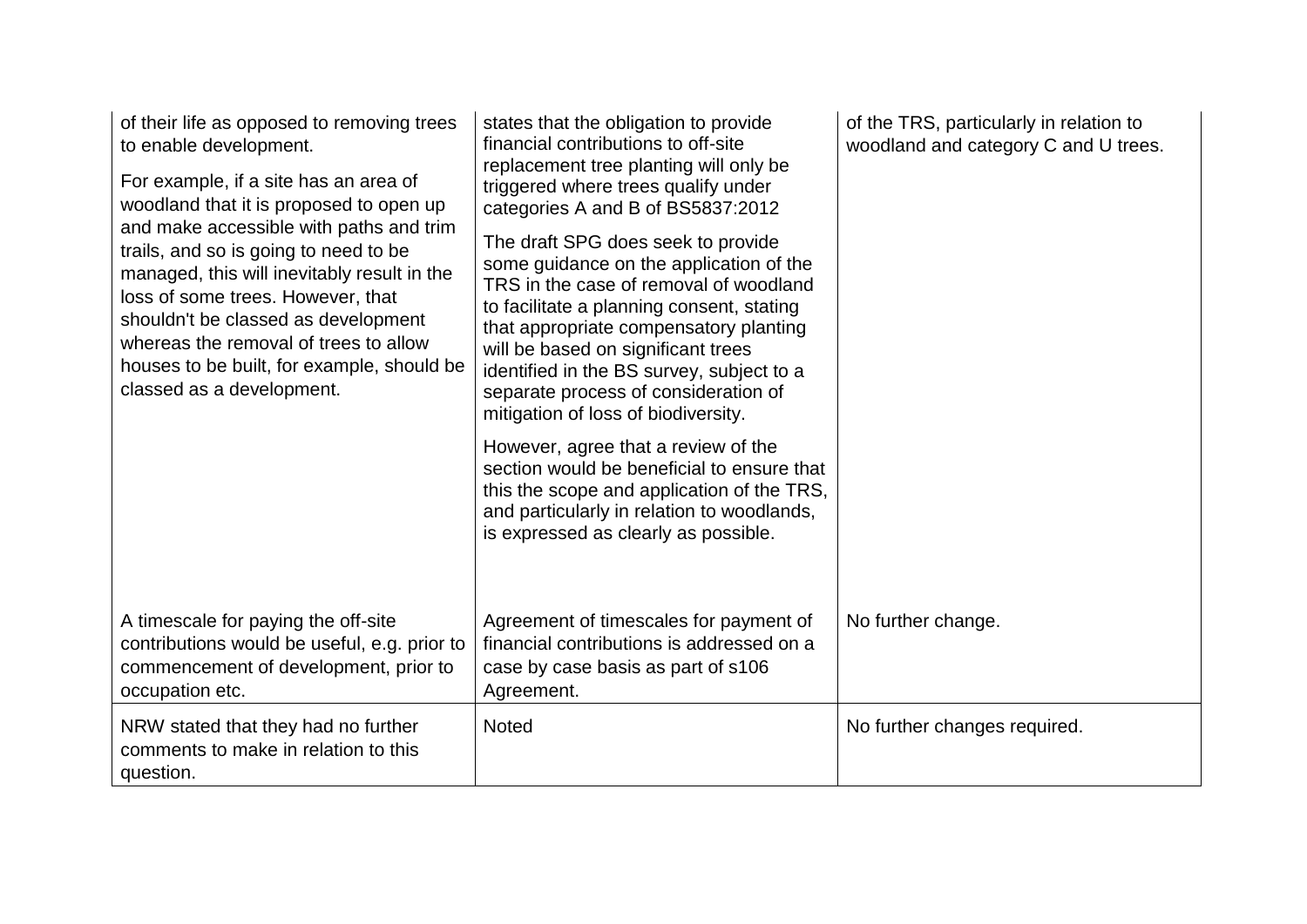# **Question 4**: **TPOs on Landscaping Trees**:

Do you have any comments the Council's proposal to secure longevity of trees in the private realm through the placing of TPOs. (see section 5)

| <b>Summarised Issues</b>                                                                                                                                                                                                                                                                  | Council's<br><b>Response</b> | <b>Changes proposed</b><br>to SPG document |
|-------------------------------------------------------------------------------------------------------------------------------------------------------------------------------------------------------------------------------------------------------------------------------------------|------------------------------|--------------------------------------------|
| Welcome introduction of TPOs on<br>landscaping trees. (Woodland Trust).                                                                                                                                                                                                                   | <b>Noted</b>                 | No changed required.                       |
| Para 5.13 is welcome (re TPOs on<br>retained or newly planted trees).<br>(Swansea Tree Forum)                                                                                                                                                                                             | <b>Noted</b>                 | No changed required.                       |
| Welcome commitment in Section 5 to<br>maintain and where necessary replace<br>newly planted trees, the use of<br>inspections, and the requirement for the<br>developers to provide adequate<br>supervision of the planting and tree root<br>protection processes. (Swansea Tree<br>Forum) | <b>Noted</b>                 | No changed required.                       |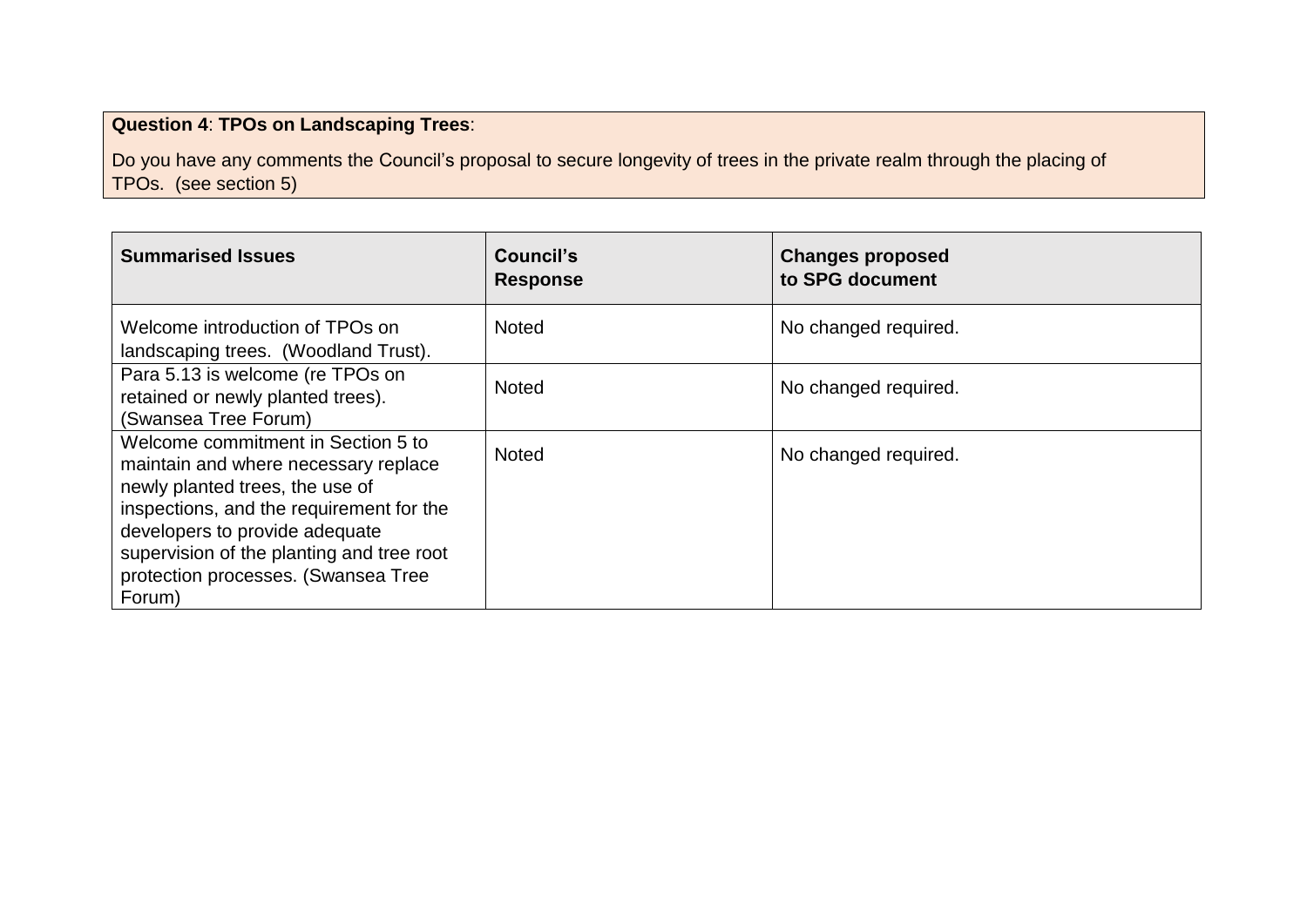| TPOs are mentioned in 2.5 to 2.7 in<br>relation to ancient Trees but the wording<br>is not consistent with 3.13, and should be<br>updated to reflect this newer wording.<br>Swansea Tree Forum believe that there<br>should be no development threatening<br>Ancient trees and woodlands, which are<br>fragile and irreplaceable, and wording<br>throughout the document should reflect<br>this. | Paras referred to are simply<br>factual statements of existing<br>national or local planning policy<br>and guidance, the content of<br>which cannot be amended.                                                                                           | No change                                                                                                                                                                                                                                                                                                                                                                                                                                                                                                                                                                                                                                                                                                                                                                        |
|--------------------------------------------------------------------------------------------------------------------------------------------------------------------------------------------------------------------------------------------------------------------------------------------------------------------------------------------------------------------------------------------------|-----------------------------------------------------------------------------------------------------------------------------------------------------------------------------------------------------------------------------------------------------------|----------------------------------------------------------------------------------------------------------------------------------------------------------------------------------------------------------------------------------------------------------------------------------------------------------------------------------------------------------------------------------------------------------------------------------------------------------------------------------------------------------------------------------------------------------------------------------------------------------------------------------------------------------------------------------------------------------------------------------------------------------------------------------|
| A blanket wide approach covering a<br>whole development is onerous and could<br>cause issues at the point of sale and any<br>subsequent resales as part of the<br>conveyancing process. (St Modwen<br>Homes)                                                                                                                                                                                     | Amend wording to allow the<br>Council sufficient flexibility to<br>consider on a case by case<br>basis, the most appropriate<br>approach to making a TPO.<br>(I.e. which trees the TPO will<br>apply to, and the point at which<br>the TPO will be made). | Add new para 5.10 The Council may consider<br>making TPOs on the trees protected previously<br>by condition at any time following point of<br>discharge.<br>Delete final sentence of para 5.13<br>Tree Preservation Orders: Wherever possible the<br>LPA will serve TPOs on retained or newly planted<br>trees located on private land within a<br>development site where they are required to meet<br>placemaking requirements and form part of<br>securing the wider sense of place of the<br>development as whole. Trees on publicly owned<br>land would not require TPO as these would be<br>managed by the council and covered by the<br>Council's corporate tree strategy. The TPO<br>would be applied to the whole development at the<br>point of discharge of condition. |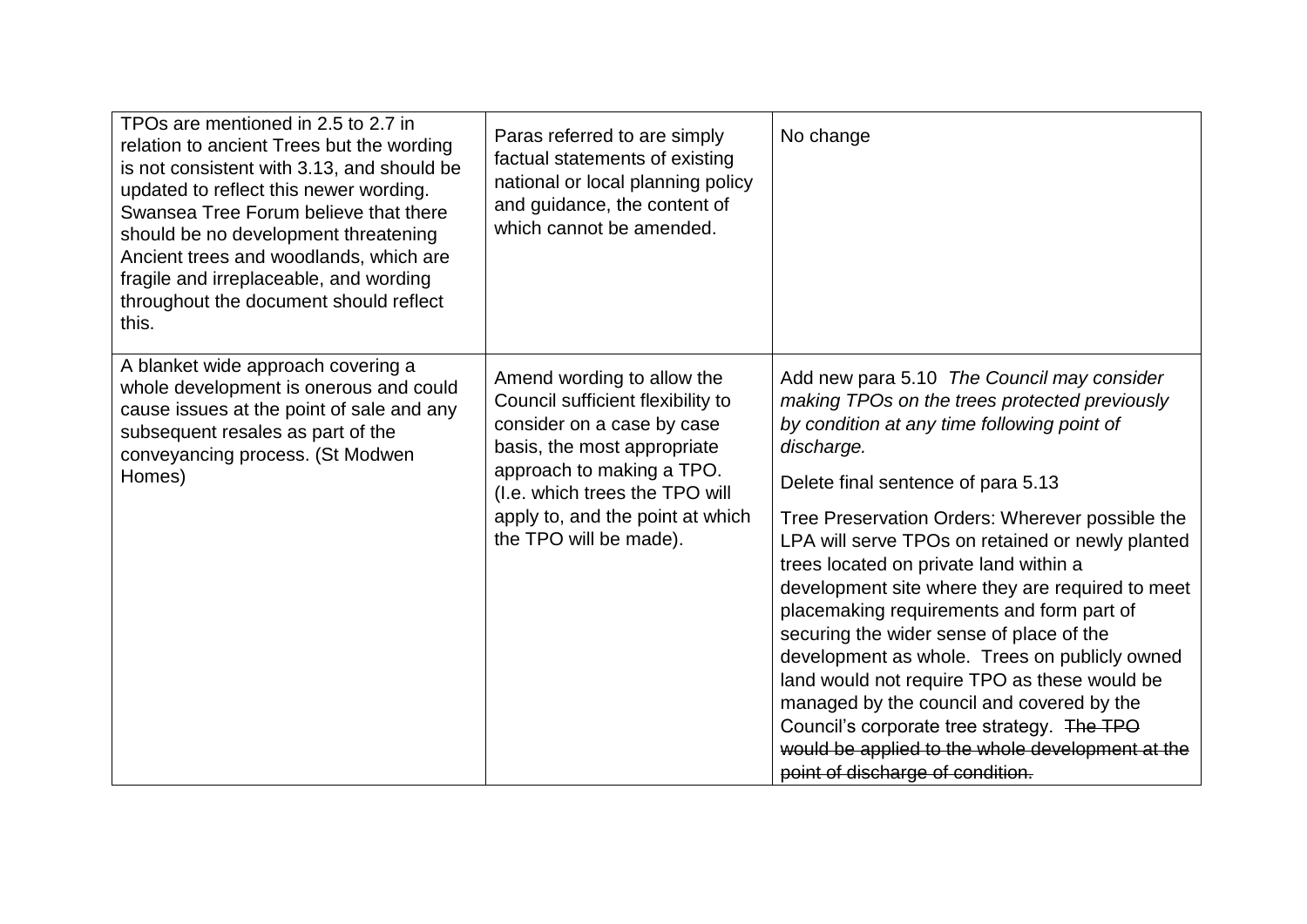| NRW stated that they had no further<br>comments to make in relation to this | <b>Noted</b> | No further changes required. |
|-----------------------------------------------------------------------------|--------------|------------------------------|
| question.                                                                   |              |                              |

| Question 5: Do you wish to make any other comments |  |
|----------------------------------------------------|--|
|                                                    |  |

| <b>Summarised Issues</b>                                                                                                                                                                                                                                                                                                                                                                                                                                               | Council's<br><b>Response</b>                                                                                                                                                                                                                                                                                                                                                                         | <b>Changes proposed</b><br>to SPG document                                                                                                                                                                                                                                                                  |
|------------------------------------------------------------------------------------------------------------------------------------------------------------------------------------------------------------------------------------------------------------------------------------------------------------------------------------------------------------------------------------------------------------------------------------------------------------------------|------------------------------------------------------------------------------------------------------------------------------------------------------------------------------------------------------------------------------------------------------------------------------------------------------------------------------------------------------------------------------------------------------|-------------------------------------------------------------------------------------------------------------------------------------------------------------------------------------------------------------------------------------------------------------------------------------------------------------|
| <b>General Comment</b>                                                                                                                                                                                                                                                                                                                                                                                                                                                 |                                                                                                                                                                                                                                                                                                                                                                                                      |                                                                                                                                                                                                                                                                                                             |
| The Canal & River Trust (Glandwr Cymru<br>in Wales) have no comments to make on<br>this consultation                                                                                                                                                                                                                                                                                                                                                                   | <b>Noted</b>                                                                                                                                                                                                                                                                                                                                                                                         | No change required.                                                                                                                                                                                                                                                                                         |
| Glamorgan Gwent Archaeological Trust<br>request that the document be amended<br>to refer to situations where the<br>consideration of applications affecting<br>trees/the natural environment will also<br>require consideration of the impact on<br>the historic environment.<br>Refer also to situations where the<br>management of natural and historic<br>environment can be undertaken together.<br>(joint environmental/archaeological<br>mitigation strategies). | Agree, the effect of applications relating<br>to trees on the historic environment is<br>an important consideration which should<br>be highlighted in the SPG.<br>Amendments should be made to list of<br>relevant policies at Chapter 2, and also<br>at Chapter 4 setting out relevant<br>considerations in a planning application,<br>and the potential need for a historic<br>environment survey. | Amend para 2.13 and 4.4 to refer to<br>LDP Policy relating to the historic<br>environment<br>2.13<br>- Policies HC1 & HC2: relating to the<br>management of trees and the historic<br>environment. (i.e. listed buildings,<br>registered parks and gardens,<br>conservation areas, scheduled<br>monuments). |
|                                                                                                                                                                                                                                                                                                                                                                                                                                                                        |                                                                                                                                                                                                                                                                                                                                                                                                      | 4.4 The impact of permitted<br>development on the biodiversity,                                                                                                                                                                                                                                             |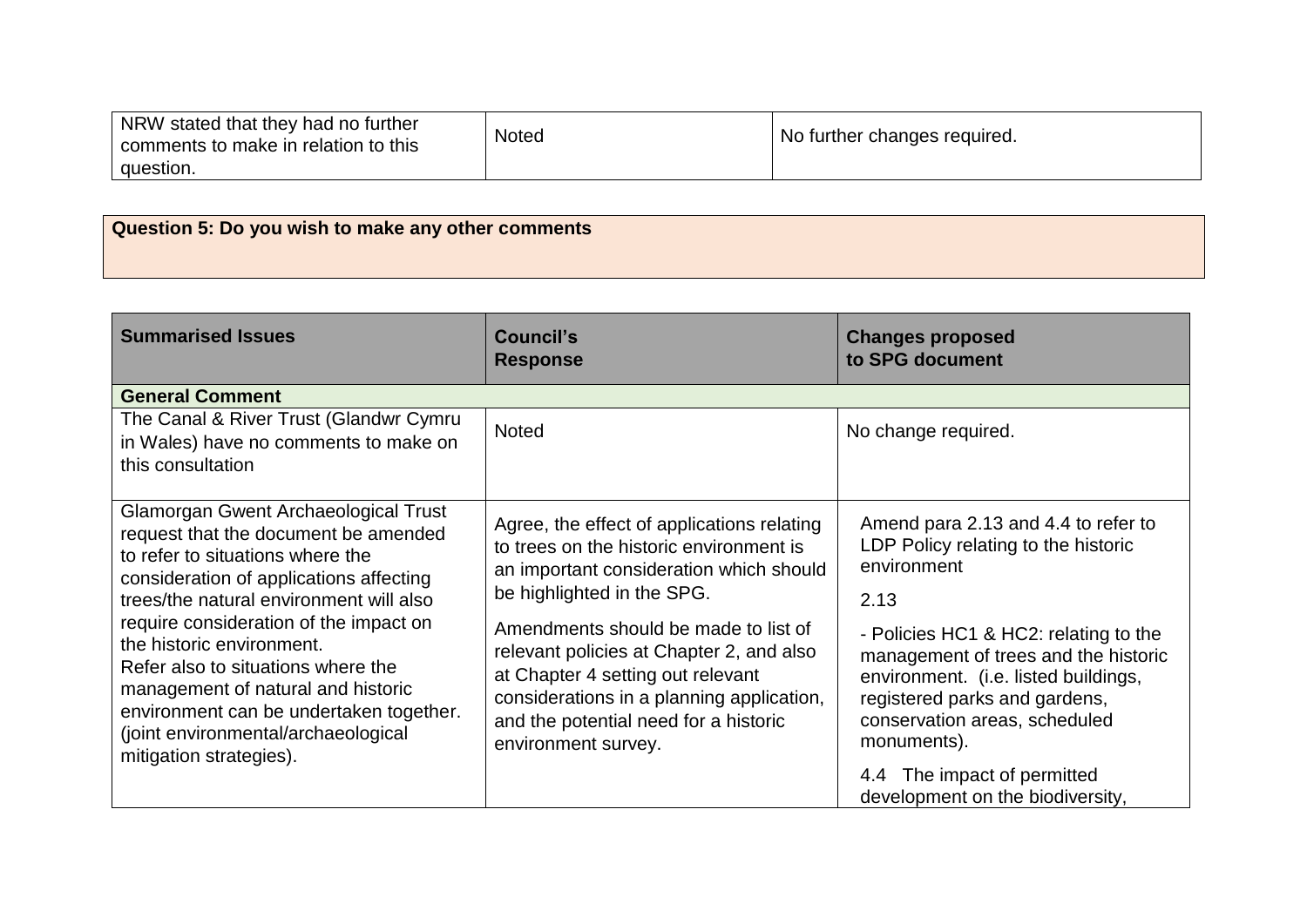| For example – development of<br>brownfield sites containing historic<br>buildings, historic trees, trees sites within<br>a Registered Park or Garden, setting of<br>historic assets/ management of<br>hedgerows (Schedule 1 Part 1 of<br>Hedgerow Regs re historic environment. | ecosystem resilience and historic<br>environment value of trees should also<br>be considered in accordance with<br>relevant LDP policy and SPG/                                                                                                                                                                                                                                                                                                                                                           |
|---------------------------------------------------------------------------------------------------------------------------------------------------------------------------------------------------------------------------------------------------------------------------------|-----------------------------------------------------------------------------------------------------------------------------------------------------------------------------------------------------------------------------------------------------------------------------------------------------------------------------------------------------------------------------------------------------------------------------------------------------------------------------------------------------------|
|                                                                                                                                                                                                                                                                                 | 4.9 Impacts on the biodiversity,<br>ecosystem resilience and historic<br>environment value of trees should also<br>be considered. Trees may also be of<br>historic importance where they are<br>located for example within an historic<br>landscape (e.g. a Registered Park and<br>Garden), a conservation area, or the<br>setting of a listed building. Impacts<br>and subsequent response, mitigation<br>and management should be<br>considered in accordance with the<br>relevant policy and guidance. |
|                                                                                                                                                                                                                                                                                 | Amend Fig 4.1 and 4.2<br>"Environment/Archaeological Survey -<br>*may be required.                                                                                                                                                                                                                                                                                                                                                                                                                        |
|                                                                                                                                                                                                                                                                                 | Amend para 4.12<br>4.12 The following may be required to<br>demonstrate that development is<br>feasible prior to approval:                                                                                                                                                                                                                                                                                                                                                                                |
|                                                                                                                                                                                                                                                                                 | <b>Historic</b><br>Environment/Archaeological Survey                                                                                                                                                                                                                                                                                                                                                                                                                                                      |
|                                                                                                                                                                                                                                                                                 | Impacts on the biodiversity, ecosystem<br>resilience and historic environment                                                                                                                                                                                                                                                                                                                                                                                                                             |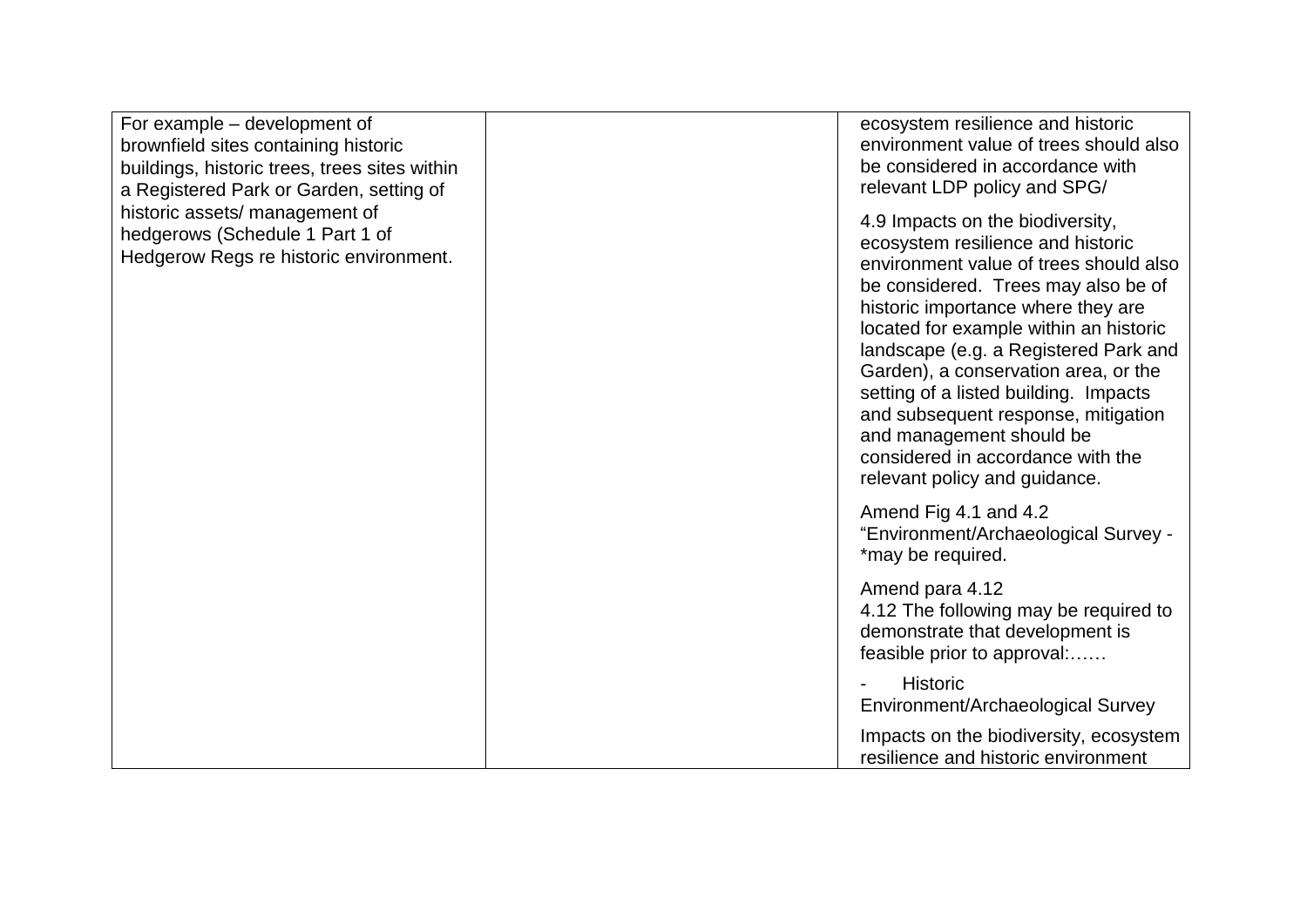|                                                                                                                                                                                                                                      |                                                                                                                                                                                                                                                                                                                                                                                                                                                                                                           | value of trees should also be<br>considered. |  |  |
|--------------------------------------------------------------------------------------------------------------------------------------------------------------------------------------------------------------------------------------|-----------------------------------------------------------------------------------------------------------------------------------------------------------------------------------------------------------------------------------------------------------------------------------------------------------------------------------------------------------------------------------------------------------------------------------------------------------------------------------------------------------|----------------------------------------------|--|--|
| <b>Section 1:Introduction</b>                                                                                                                                                                                                        |                                                                                                                                                                                                                                                                                                                                                                                                                                                                                                           |                                              |  |  |
| Welcome removal of wording of 6.4.26<br>'unless there are significant and clearly<br>defined public benefits'.<br>Ancient woodland is irreplaceable and<br>our most precious habitat. It must be<br>protected from any further loss. | The text referred to is an extract of<br>Planning Policy Wales para 6.4.26. It<br>cannot therefore be amended in the<br>SPG.<br>The revised SPG made amendments to                                                                                                                                                                                                                                                                                                                                        | No further changes proposed.                 |  |  |
|                                                                                                                                                                                                                                      | make it clear that the text in the box at<br>Figure 1.2 is an extract from Planning<br>Policy Wales.                                                                                                                                                                                                                                                                                                                                                                                                      |                                              |  |  |
| Para 1.1 – Reference to term material<br>consideration is not sufficiently clear.<br>Para should clearly state that following<br>this Guidance is essential to a successful<br>planning application.                                 | Material consideration is a planning term<br>which expresses the weight of SPG<br>within the planning decision making<br>process.                                                                                                                                                                                                                                                                                                                                                                         | No change.                                   |  |  |
|                                                                                                                                                                                                                                      | Development Plans Manual Edition 3<br>March 2020 states that "Only the<br>policies of the adopted development<br>plan have special status under section<br>38(6) of the Planning and Compulsory<br>Purchase Act 2004. However,<br>Supplementary Planning guidance can<br>be taken into account as a material<br>consideration provided it is derived from<br>and is consistent with the adopted<br>development plan and has itself been<br>the subject of consultation, which will<br>carry more weight." |                                              |  |  |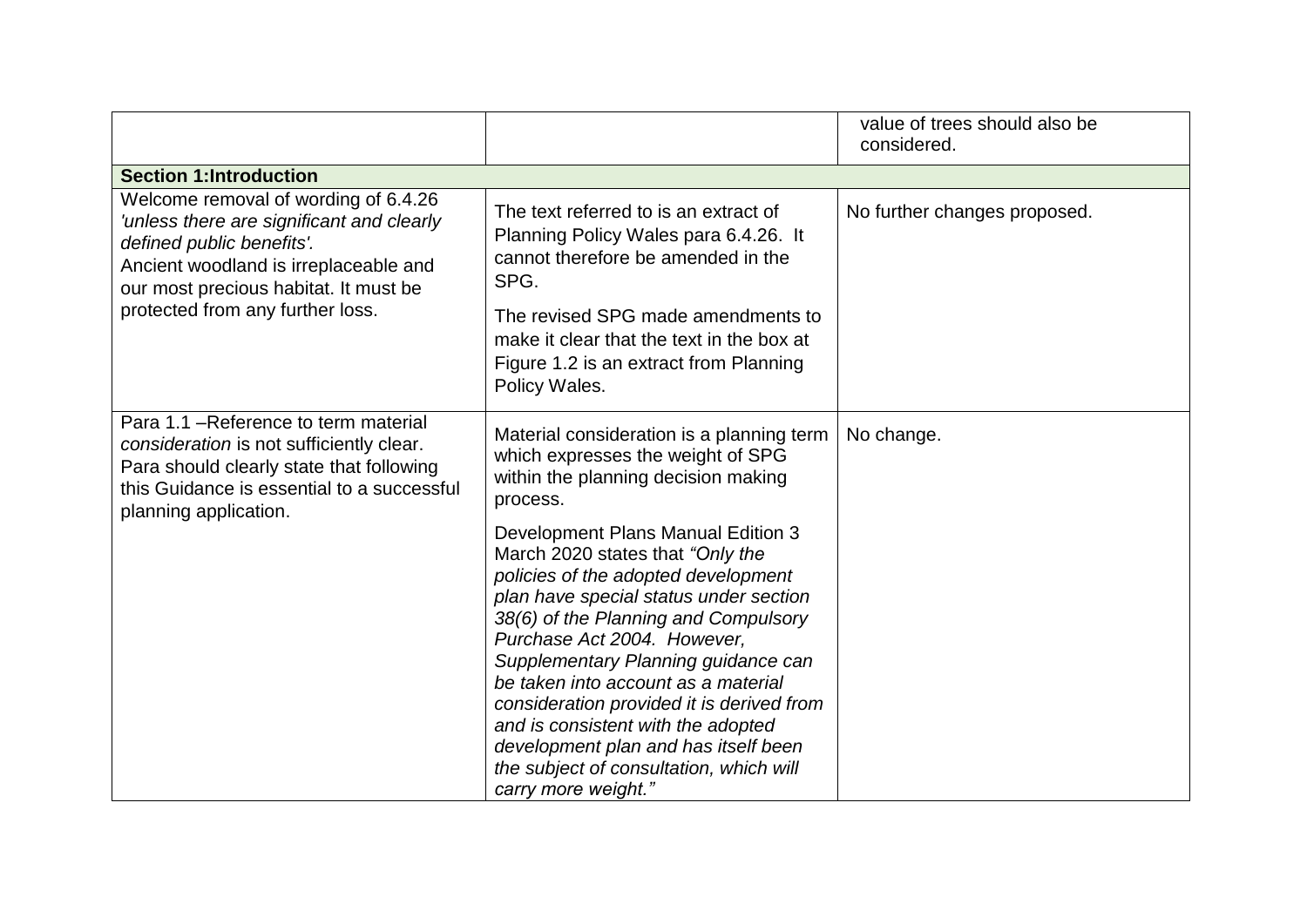| Para 1.4 and 1.9 - in view of their longer<br>life span, Swansea Tree Forum would<br>wish trees to be given the same<br>protection and priority as heritage<br>buildings                                                                                                 | This is beyond the remit of SPG, which<br>can only provide further guidance on<br>adopted LDP Policy. It cannot amend<br>national policy or legislation. | No further changes proposed.                                                                                                                                                                                                                                                           |  |  |
|--------------------------------------------------------------------------------------------------------------------------------------------------------------------------------------------------------------------------------------------------------------------------|----------------------------------------------------------------------------------------------------------------------------------------------------------|----------------------------------------------------------------------------------------------------------------------------------------------------------------------------------------------------------------------------------------------------------------------------------------|--|--|
| <b>Section 2: Legislation and Policy Context</b>                                                                                                                                                                                                                         |                                                                                                                                                          |                                                                                                                                                                                                                                                                                        |  |  |
| Re SPG para 2.7 - we would like to see<br>the removal of "would not normally be<br>permitted". This should be replaced with<br>stronger wording to reflect that no<br>development should happen in these<br>areas.                                                       | The text referred to is an extract of the<br>adopted LDP Policy ER 11, and cannot<br>be amended in the SPG.                                              | No further changes proposed.                                                                                                                                                                                                                                                           |  |  |
| It would be helpful for para 2.7 to be                                                                                                                                                                                                                                   |                                                                                                                                                          |                                                                                                                                                                                                                                                                                        |  |  |
| removed or to have more clarity as to the<br>importance of trees in place making                                                                                                                                                                                         |                                                                                                                                                          |                                                                                                                                                                                                                                                                                        |  |  |
| <b>Section 3: Incorporating Trees into Development</b>                                                                                                                                                                                                                   |                                                                                                                                                          |                                                                                                                                                                                                                                                                                        |  |  |
| Para 3.1. - It is helpful to have a stepwise<br>approach to trees on development sites.                                                                                                                                                                                  | Draft SPG was amended to include<br>reference to the Stepwise approach.<br>Support for amendment welcome.                                                | No further changes required.                                                                                                                                                                                                                                                           |  |  |
| Amend Section 3 to explain how the<br>surveys and assessments required fit in<br>to the stepwise approach (i.e. Tree<br>survey, ecological survey, Arboricultural<br>impact Assessment, Arboricultural<br>Method Statement, Tree Protection Plan,<br>TPO <sub>s</sub> ). | Amend para 3.1 to clarify how "identify"<br>assess" stage of stepwise process<br>related to surveys and assessments.                                     | Amend para 3.1<br>"A stepwise process should then be<br>followed from the earliest stage of the<br>development process, which is<br>informed by appropriate information in<br>relation to identification and<br>assessment of trees within and<br>adjacent the site. (See Figure 3.1). |  |  |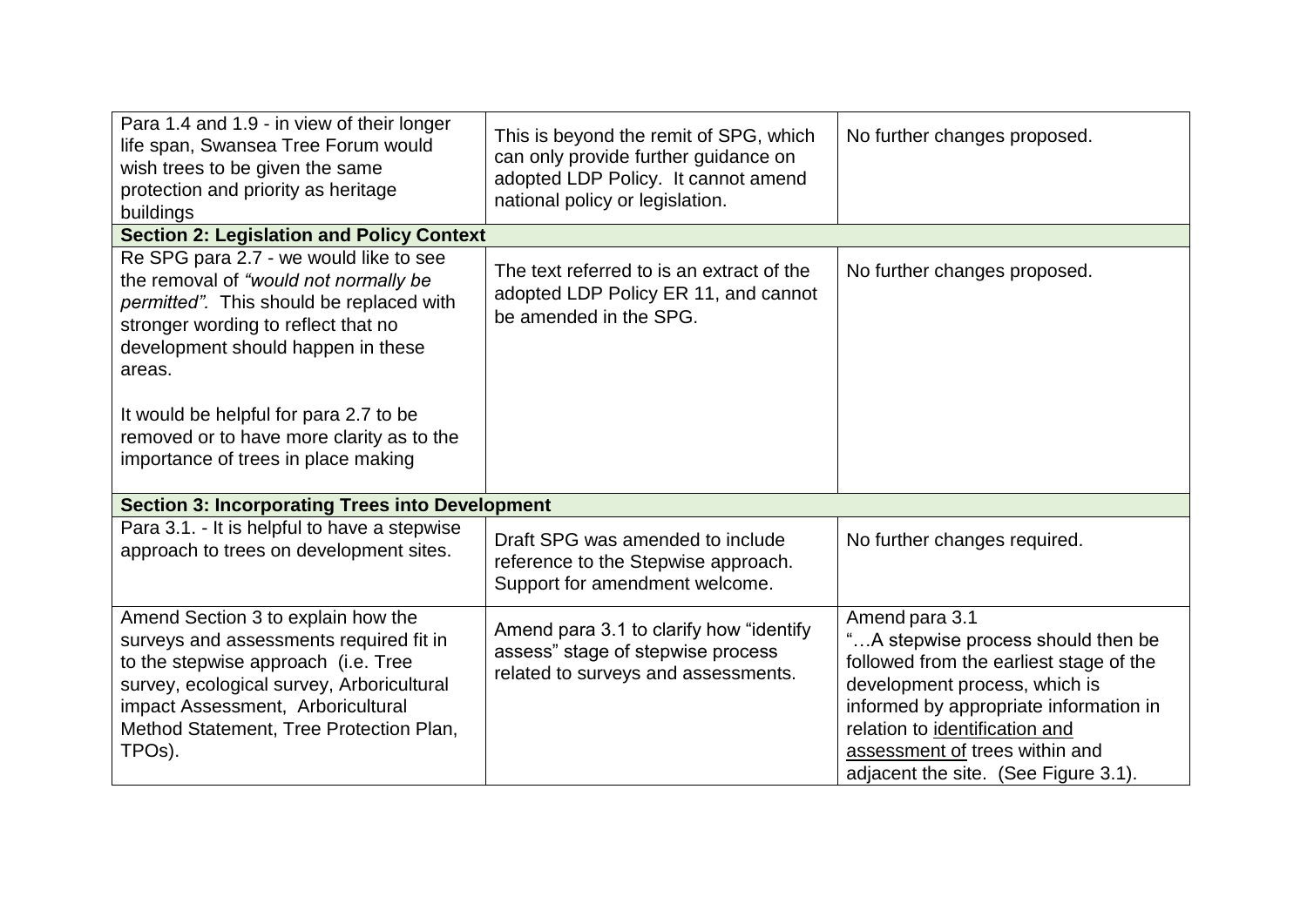| Para 3.2 - We would expect it to be a<br>requirement to seek engineering<br>solutions as an alternative to felling<br>trees.                                                                                                                                                                                                                           | The stepwise approach will address this<br>by ensuring that the first priority is to<br>secure retention                                                                                                                |                                                                                              |
|--------------------------------------------------------------------------------------------------------------------------------------------------------------------------------------------------------------------------------------------------------------------------------------------------------------------------------------------------------|-------------------------------------------------------------------------------------------------------------------------------------------------------------------------------------------------------------------------|----------------------------------------------------------------------------------------------|
| Para 3.25 mentions a Tree constraints<br>Plan, and 3.27 a Tree Protection Plan,<br>which are very clear, and should again<br>be highlighted in the Stepwise Guide.                                                                                                                                                                                     | Stepwise stages of "identify and assess"<br>and "manage, monitor, maintain" will<br>address this.                                                                                                                       | No change                                                                                    |
| Para 3.48 - It may be helpful to define<br>what "certain trees, woodlands and<br>hedgerows are of such importance".<br>Whilst all parts of a local plan and SPG<br>are factors requiring consideration, this<br>loose' wording may lead to the loss of<br>trees, woodlands and hedgerows. This<br>also seems to contradict the following<br>paragraph. | See stepwise approach, which ensures<br>retention of such trees. This is not<br>contradictory, as the purpose of the<br>stepwise is to ensure an evidence<br>based, responsive and balanced<br>decision making process. | No change                                                                                    |
| <b>Section 4 - Application Requirements</b>                                                                                                                                                                                                                                                                                                            |                                                                                                                                                                                                                         |                                                                                              |
| Paragraph 4.8 refers to a land survey.<br>The words 'topographical survey' should<br>be added in brackets if that is what is<br>being referred to as there are different<br>types of land survey, e.g. Agricultural<br>Land Classification Survey, Geotechnical<br>Survey etc. (St Modwen Homes)                                                       | Agree, that relevant sections of the<br>SPG should be amended to clarify that<br>land survey is intended to mean<br>"topographical survey"                                                                              | Amend Figure 4.1, Figure 4.3 and<br>para 4.10.<br>Land Survey/Topographical Survey           |
| Changes to development proposals can be<br>mitigated by early consultation with GGAT<br>as the LPA's archaeological advisors.                                                                                                                                                                                                                          | Amend Section 7 to refer to<br>recommended standard of professional<br>historic environment advice                                                                                                                      | Amend para 7.2.<br>7.2 Fundamentally it is important to<br>establish who you need to employ. |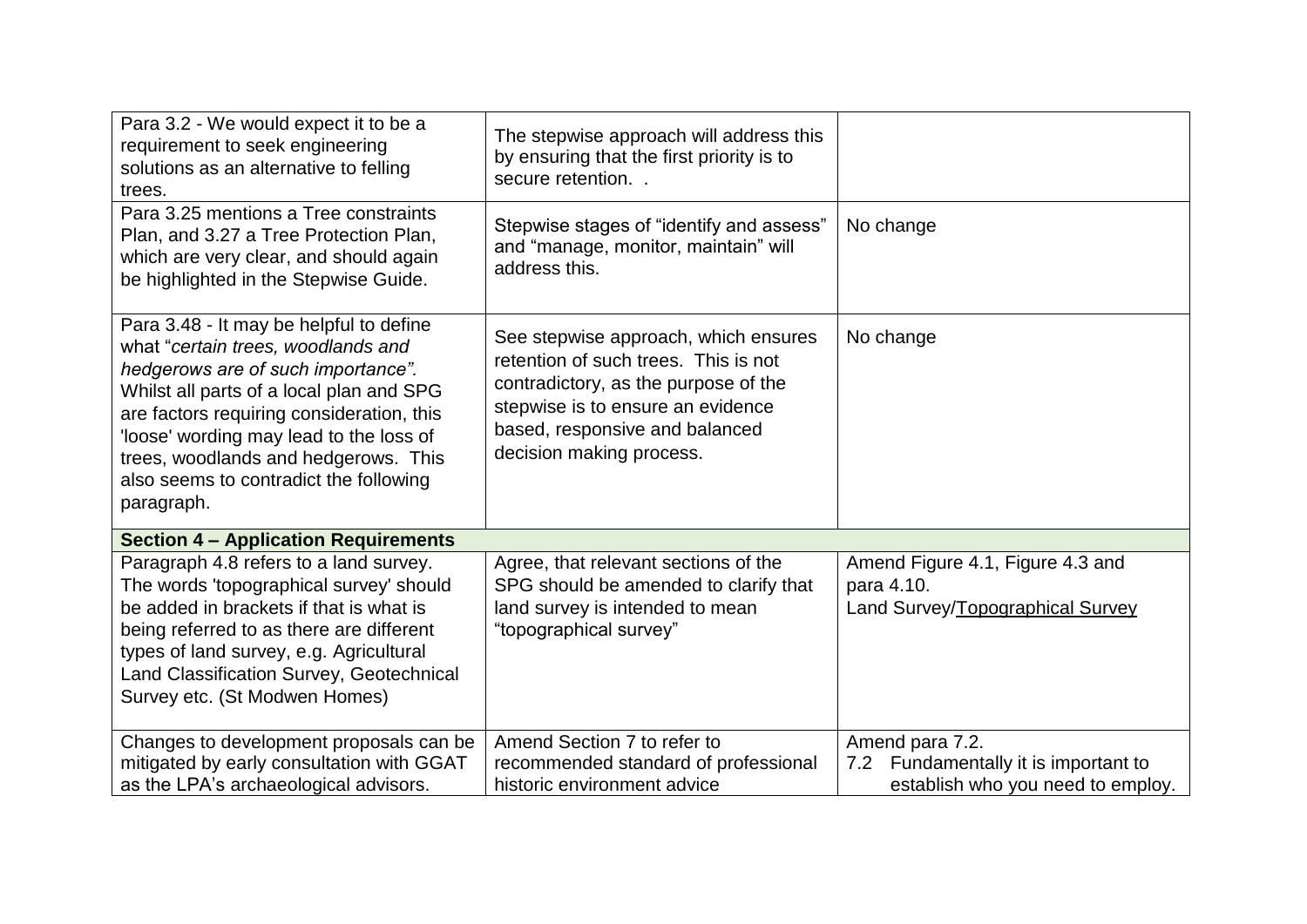| Factors from a historic environment aspect<br>which may lead to risk are unmitigated<br>change from both physical and visual<br>means.<br>All historic environment and archaeological<br>work, including that undertaken to assess<br>change in sensitive areas and which may<br>impact the historic environment, should be<br>undertaken to the Standards and Guidance<br>of the Chartered Institute for<br>Archaeologists<br>https://www.archaeologists.net/codes/cifa<br>It is our policy to recommend that all work<br>is undertaken either by a Registered<br>Organisation (RO) with the CIfA or by a<br>MCIfA level member. These professional<br>organisations are experienced in working<br>alongside other professions where the<br>historic environment is a consideration with<br>other sectors. |       | For example, is it a Tree<br>Consultant, Landscape Architect,<br>Ecologist, Archaeologist or Tree<br>Surgeon / Contractor you need to<br>employ?<br>Add new para 7.7<br>7.7 A suitably qualified<br>Archaeologist: All work should be<br>undertaken either by a Registered<br>Organisation (RO) with the CIfA or<br>by a MCIfA level member and be<br>undertaken to the Standards and<br>Guidance of the Chartered<br>Institute for Archaeologists<br>[footnote-<br>https://www.archaeologists.net/cod<br>es/cifa] |  |  |
|-------------------------------------------------------------------------------------------------------------------------------------------------------------------------------------------------------------------------------------------------------------------------------------------------------------------------------------------------------------------------------------------------------------------------------------------------------------------------------------------------------------------------------------------------------------------------------------------------------------------------------------------------------------------------------------------------------------------------------------------------------------------------------------------------------------|-------|--------------------------------------------------------------------------------------------------------------------------------------------------------------------------------------------------------------------------------------------------------------------------------------------------------------------------------------------------------------------------------------------------------------------------------------------------------------------------------------------------------------------|--|--|
| Section 5 - Securing the retention and planting of trees in development                                                                                                                                                                                                                                                                                                                                                                                                                                                                                                                                                                                                                                                                                                                                     |       |                                                                                                                                                                                                                                                                                                                                                                                                                                                                                                                    |  |  |
| No comments                                                                                                                                                                                                                                                                                                                                                                                                                                                                                                                                                                                                                                                                                                                                                                                                 | N/A   | N/A                                                                                                                                                                                                                                                                                                                                                                                                                                                                                                                |  |  |
| <b>Section 9 - Useful Contact Information</b>                                                                                                                                                                                                                                                                                                                                                                                                                                                                                                                                                                                                                                                                                                                                                               |       |                                                                                                                                                                                                                                                                                                                                                                                                                                                                                                                    |  |  |
| Section 9 Useful Contact Info: - Where<br>reference is made to employing a<br>chartered arborist it would be helpful to<br>include information about the                                                                                                                                                                                                                                                                                                                                                                                                                                                                                                                                                                                                                                                    | Agree | Amend Section 9 - Useful Contact<br>Info – to include reference to<br>https://www.charteredforesters.org/                                                                                                                                                                                                                                                                                                                                                                                                          |  |  |